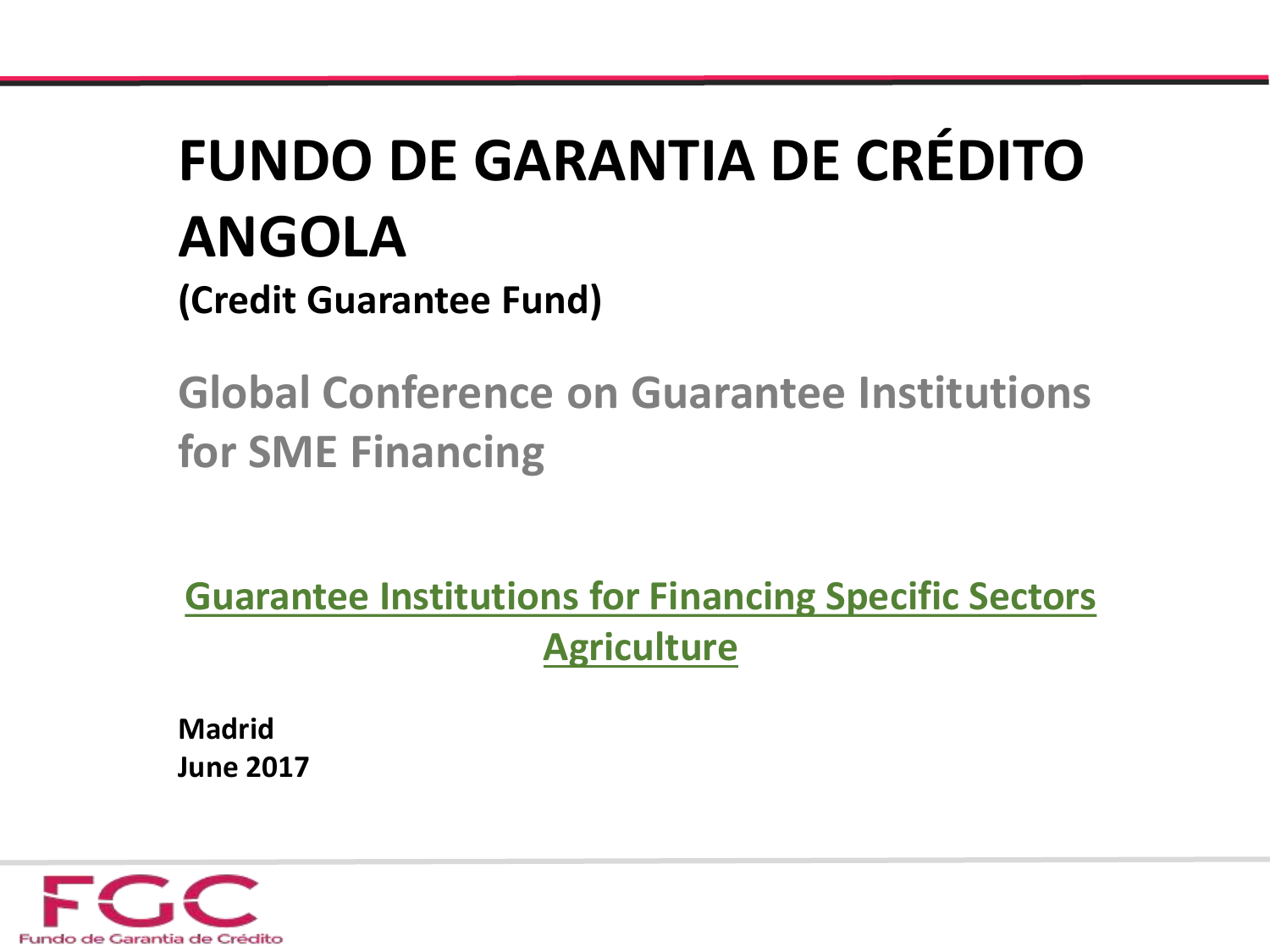## 1. Angola - Constraints and Potential



Agriculture % GDP (2012): 7% Oil % GDP (2012): 47% Oil Exports > 90% **Agricultural Land > 45%**



Population ≈ 25 Million GDP Current US\$ (2015): 102,6 Billion GDP Current US\$ (2014): 126,8 Billion

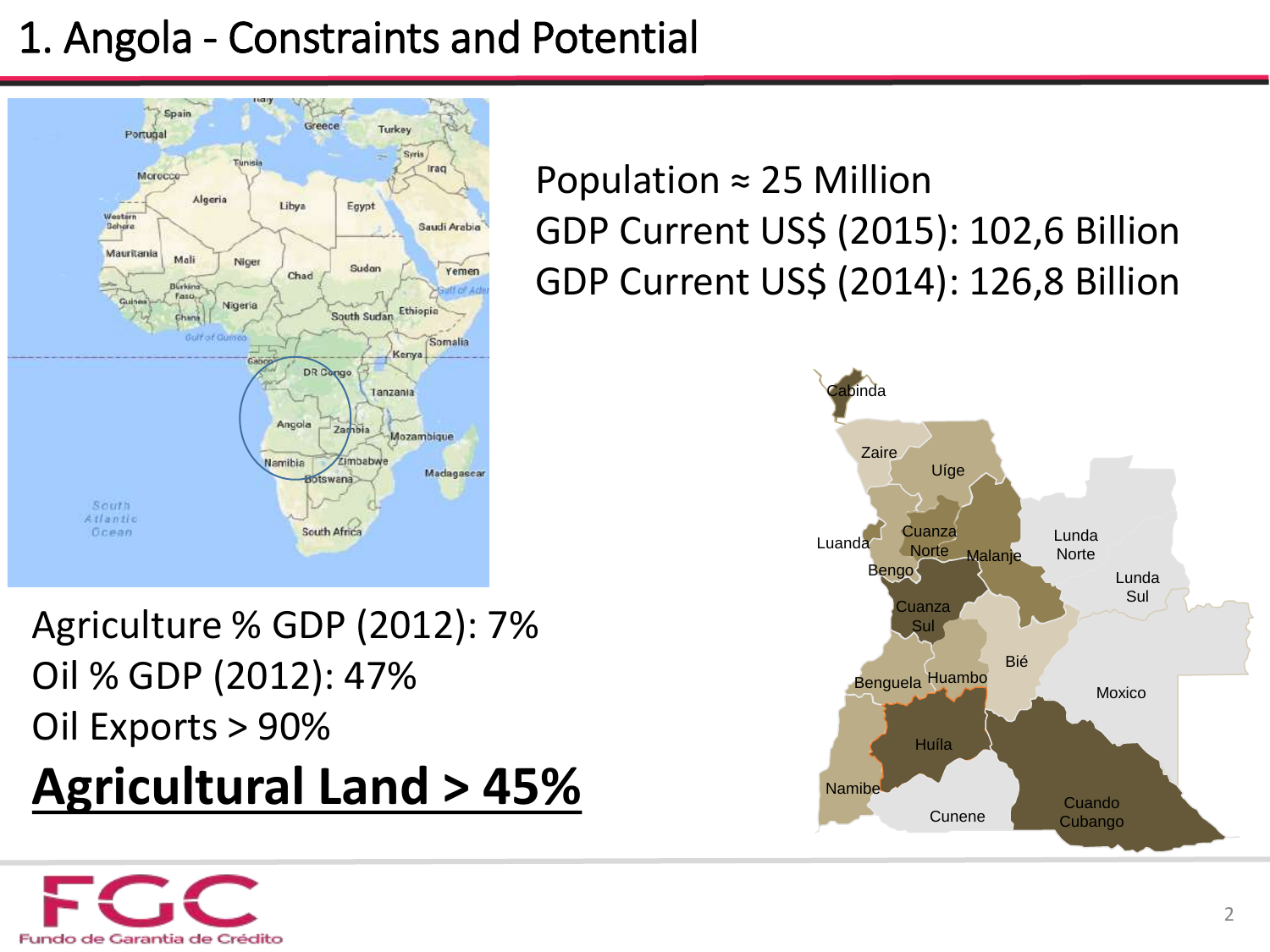## 2. The FGC



#### **BANKS LOANS**

#### ■ Other **■** Construction

■ Commerce

- ■Industry, Mining
- Agriculture, Livestock, Fishing

#### **FGC established in 2012:**

- Facilitate access to credit to businesses, especially to SMEs;
- Public institution;
- Grant counterguarantees to private credit guarantees institutions;
- Provide equity to partially private credit guarantee institutions (bellow 50%);
- Focus on primary and secondary (excludes oil) sectors;
- Investment financing (allowing for up to 20% in working capital);
- Accountable to the Treasury; Supervision of the Central Bank;
- Ultimate Goal "**To establish a National Credit Guarantee System**".

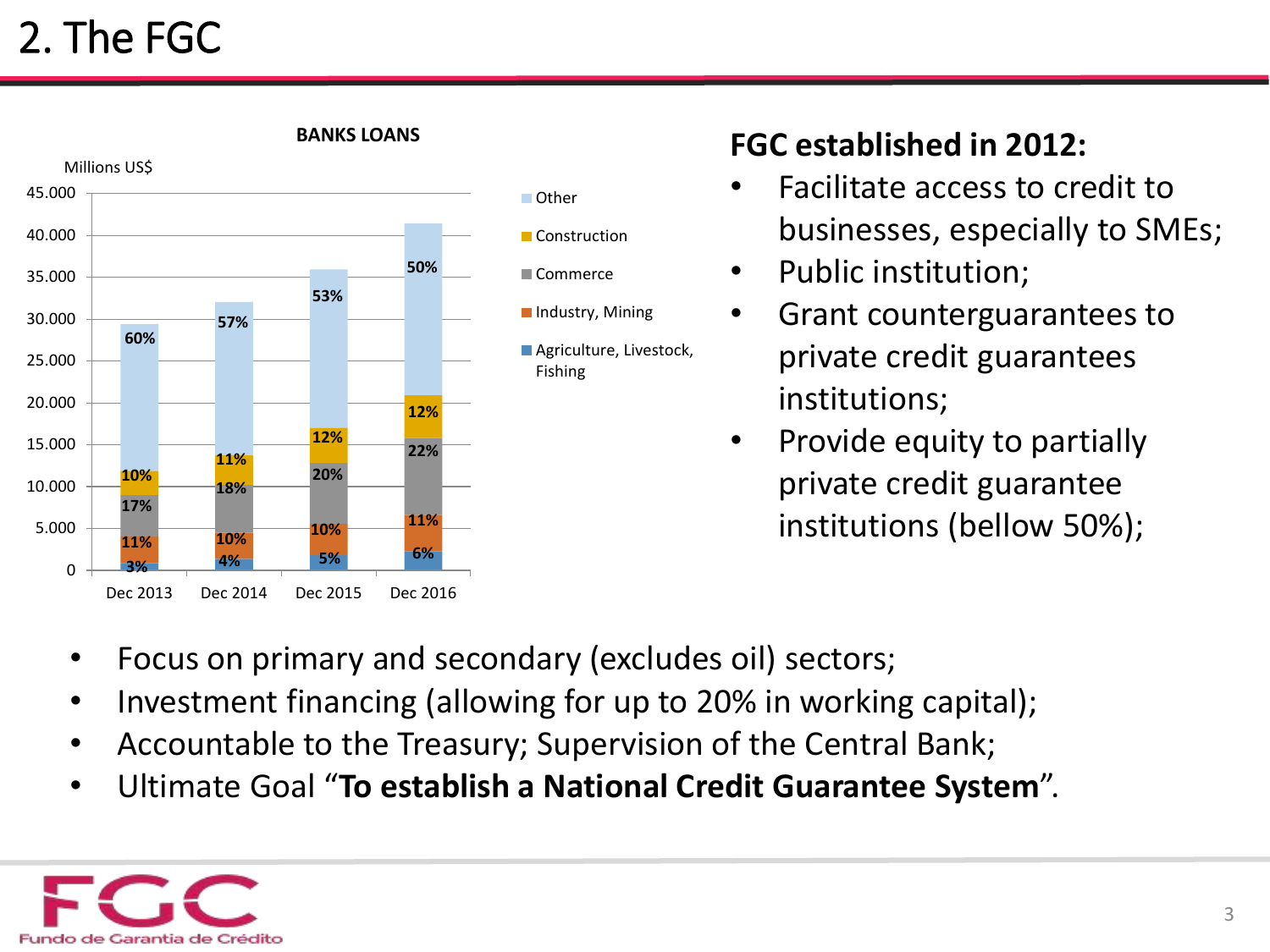## 3. Operations

**Outstanding Guarantees**



- Guarantee up to 70% of loan; So far indirect guarantees (SMEs approach bank first);
- Guarantee fee up to 2% p.a. on outstanding debt, paid by SME;
- Loans maturity up to 7 years (recently extended to 9 years especially for agriculture projects);
- Government may subsidize interest rates.



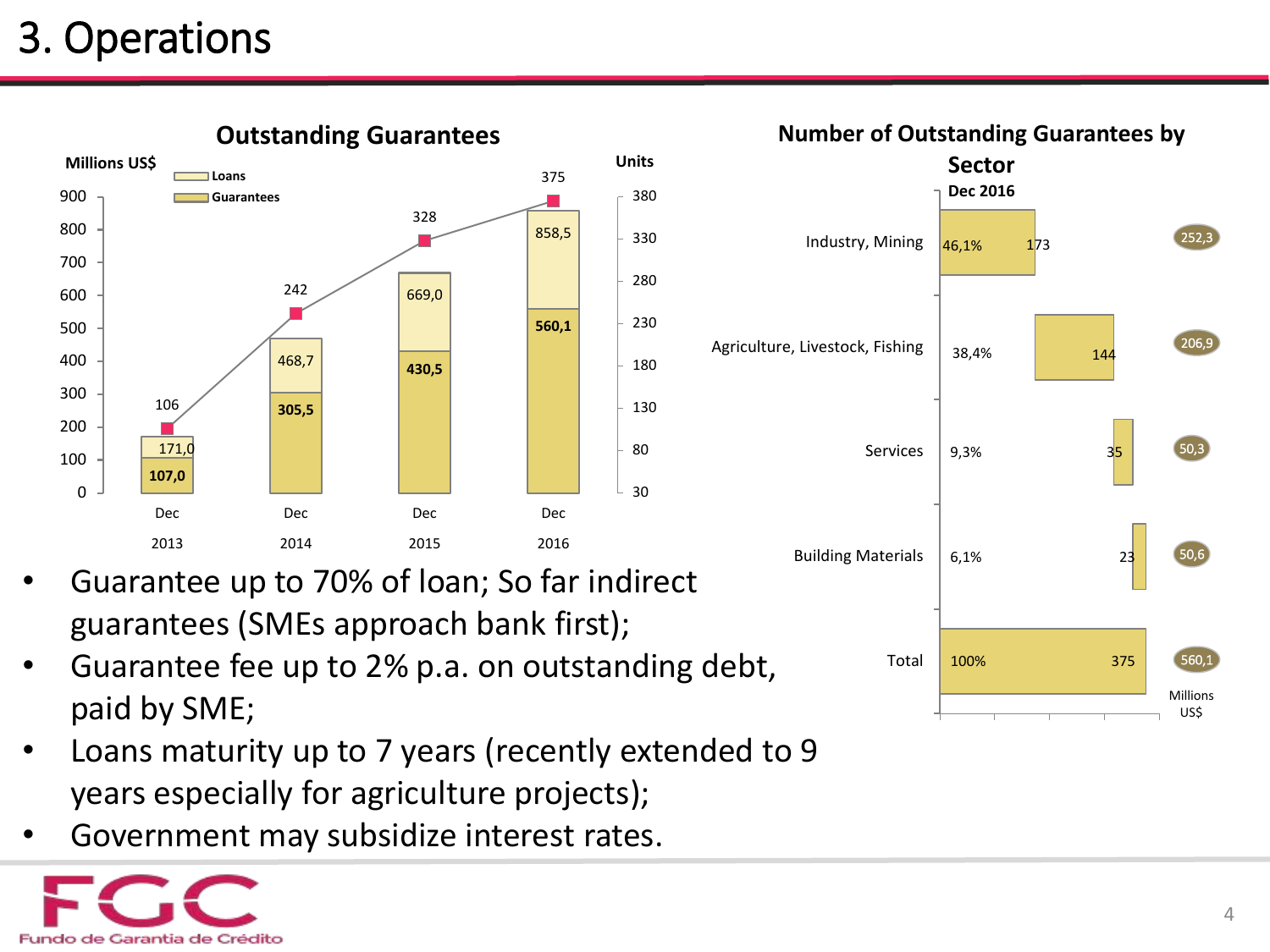### 4. Performance

**BANKS LOANS WITH GUARANTEE**

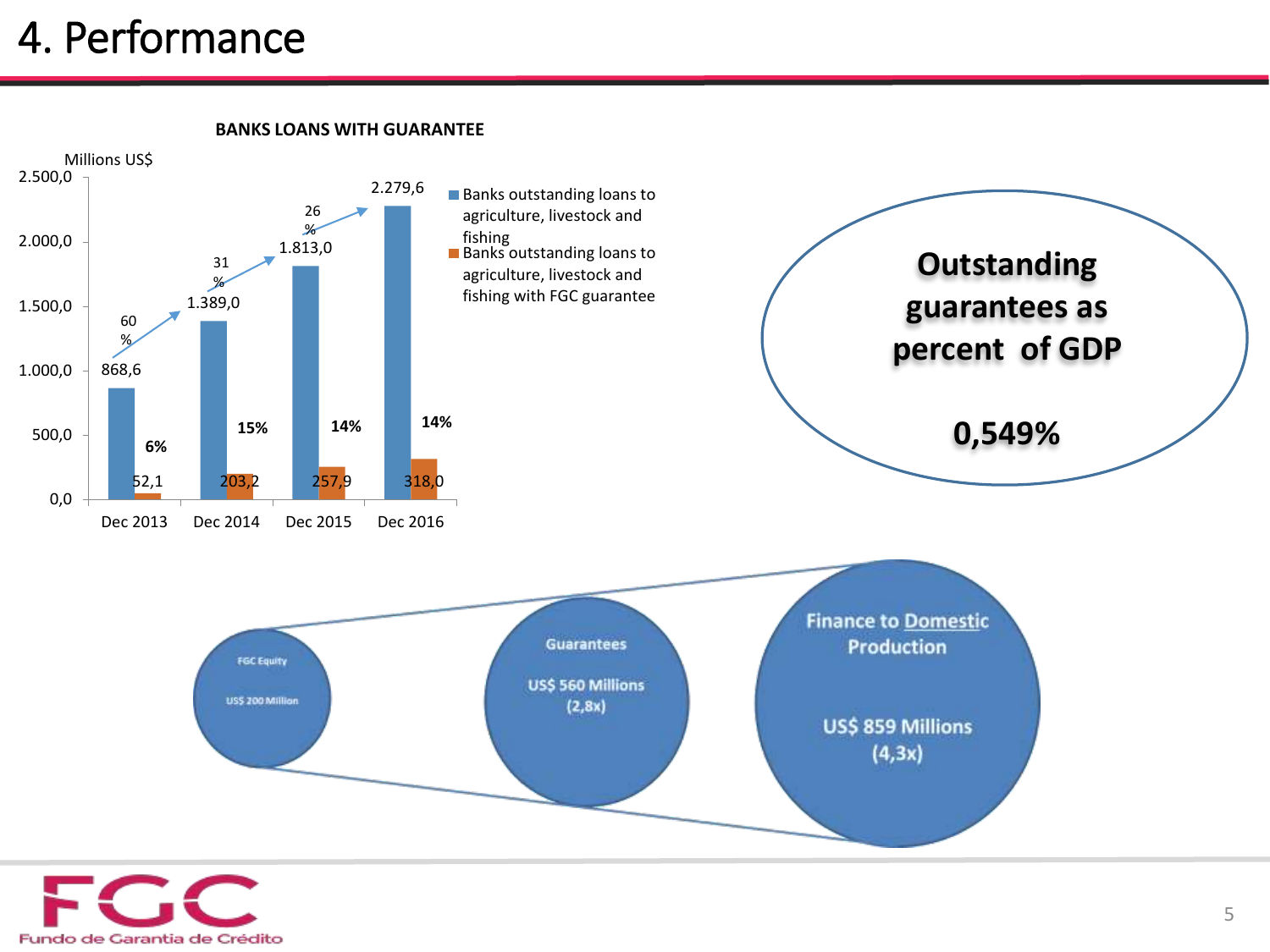### **Services to Agriculture:**

- FGC provides to SMEs, free of charge, consulting services designing (before issuing the guarantee) and monitoring (after issuing the guarantee) projects, through agriculture expert firms (cost around US\$ 4.500,00 a year per customer);
- FGC assists SMEs in negotiating with banks loans restructuring.

#### **Perspectives:**

- FADA-Fund for the Assistance to Agriculture Development, created in the 1980's and until recently inactive, reenacted in 2016;
- New Custom Tariffs expected to further exemptions from customs duties to agriculture equipment and inputs;
- FGC plans to start issuing direct guarantees in 2017.